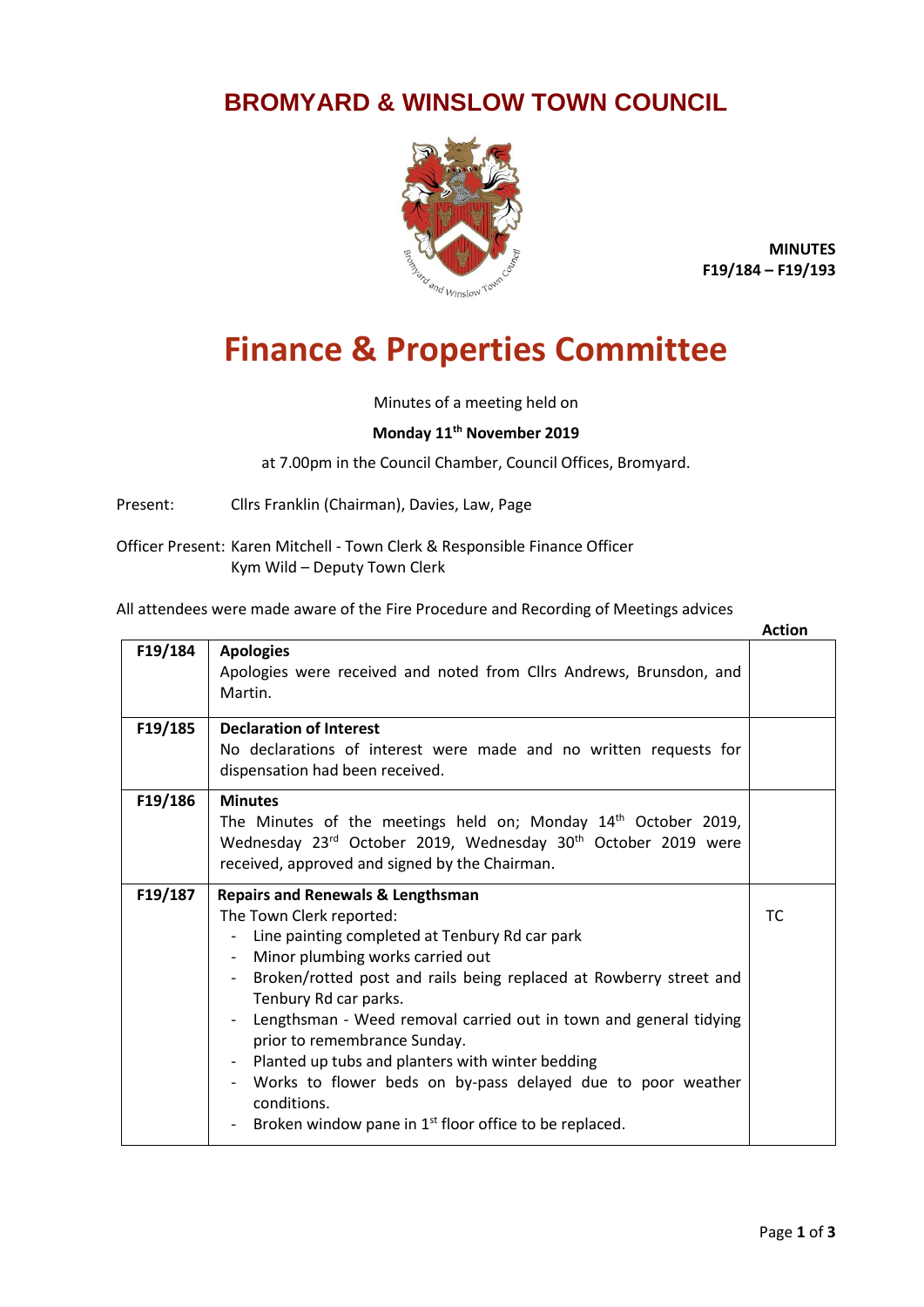|         | The Clerk reported that the tree safety report had been received that day,<br>and brought to members' attention recommended works to trees in the<br>Closed Churchyard and at Broadbridge.                                                                                                                                          |  |
|---------|-------------------------------------------------------------------------------------------------------------------------------------------------------------------------------------------------------------------------------------------------------------------------------------------------------------------------------------|--|
|         | Having consulted the Committee Chairman it was the Clerk's advice that<br>the recommended works at Broadbridge be authorised under her<br>delegated powers. This course of action was endorsed by the committee.                                                                                                                    |  |
|         | It was suggested and agreed that the term "Lengthsman" no longer be<br>used as the Lengthsmans Scheme had been discontinued by Herefordshire<br>Council; in future the term "contractor" was to be used.                                                                                                                            |  |
| F19/188 | <b>Finance:</b>                                                                                                                                                                                                                                                                                                                     |  |
|         | a) Accounts for Scrutiny:<br>IT WAS RESOLVED to accept item a). (copy appended to the Minutes)                                                                                                                                                                                                                                      |  |
|         | b) Report of Monthly Payments;<br>IT WAS RESOLVED to accept item b). Cllr Law signed the report.                                                                                                                                                                                                                                    |  |
|         | Quarterly Financial Reports - July to September 2019<br>C)<br>1) Cash and Investment Reconciliation<br><b>IT WAS RESOLVED</b> to receive and accept item c) 1) and move the<br>sum of £288.30 from the Gratuity Account into the current<br>account, in order to zero the redundant Gratuity Account so that<br>it could be closed. |  |
|         | 2) Income and Expenditure Report by Account Code<br>IT WAS RESOLVED to receive and accept item c) 2).                                                                                                                                                                                                                               |  |
|         | 3) Receipts and Payments Summary<br>This usefulness of this report was discussed.<br>IT WAS RESOLVED that this report was no longer required.                                                                                                                                                                                       |  |
|         | <b>Bank reconciliations</b><br>d)<br>It was noted that Cllr Martin had checked the Bank Reconciliation for<br>the September quarter 2019.                                                                                                                                                                                           |  |
| F19/189 | <b>Grants</b>                                                                                                                                                                                                                                                                                                                       |  |
|         | Everybody Dancing Charity for the "Our Man in the Moone"<br>1.<br><b>Community Arts and Heritage Project</b>                                                                                                                                                                                                                        |  |
|         | This matter was discussed.                                                                                                                                                                                                                                                                                                          |  |
|         | IT WAS RESOLVED to award the requested grant of £890.00 to the<br>charity Everybody Dancing (everyBODY dance).                                                                                                                                                                                                                      |  |
|         | <b>Bromyard Christmas Lights</b><br>2.                                                                                                                                                                                                                                                                                              |  |
|         | The matter was discussed.                                                                                                                                                                                                                                                                                                           |  |
|         | IT WAS RESOLVED to release earmarked grant funds in the sum of<br>£2,000 for the Bromyard Christmas Lights.                                                                                                                                                                                                                         |  |
| F19/190 | Internal Audit 2019/20                                                                                                                                                                                                                                                                                                              |  |
|         | Interim Internal Audit Report for the year ended 31 <sup>st</sup> March 2020.<br>1.                                                                                                                                                                                                                                                 |  |
|         | The report was discussed.                                                                                                                                                                                                                                                                                                           |  |
|         | IT WAS RESOLVED that Full Council be recommended to approve and<br>adopt the Internal Auditor's Report.                                                                                                                                                                                                                             |  |
|         |                                                                                                                                                                                                                                                                                                                                     |  |